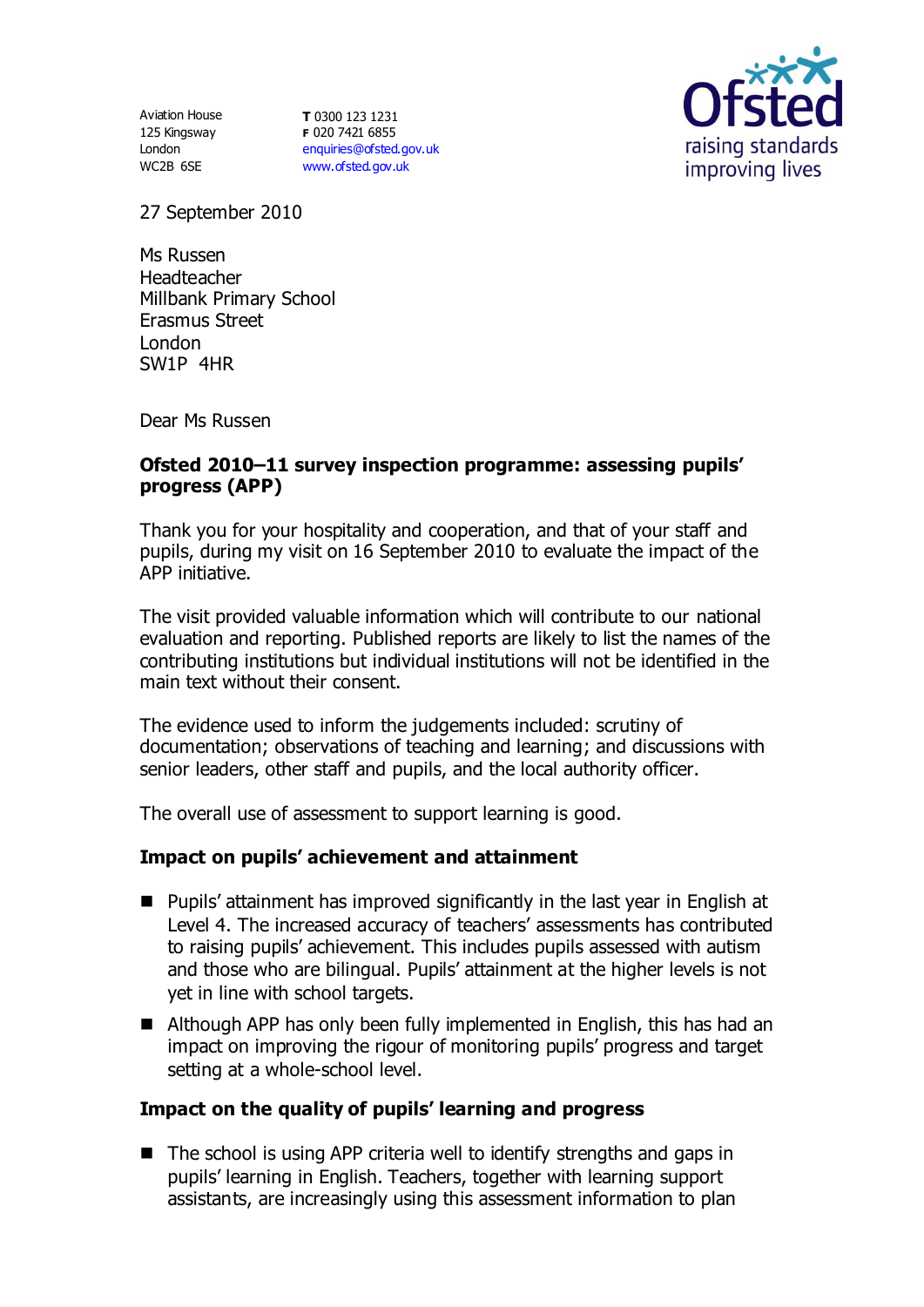lessons and tailor interventions that help pupils to make greater progress. The precision of the information enables teachers to give pupils specific feedback on what they need to do to improve.

- In English, APP is helping to improve teachers' subject knowledge and skills. As a result, both formative and summative assessments are marked with greater accuracy and teachers clarify the component skills and understanding that pupils need to master the subject. Pupils, including those with special educational needs and/or disabilities and those with English as an additional language, can articulate the strengths and gaps in their skills effectively.
- As a result of using APP, teachers ensure that pupils understand the success criteria in English lessons. This helps them to evaluate the quality of their own work and assess that of other pupils, thereby increasing their understanding of how they can improve their work.

### **Impact on the quality of teaching and the use of assessment to support learning**

- APP has had a positive impact on the consistency of assessment across the school. This has encouraged the school to share pupils' learning targets with parents through after-school workshops; especially those parents who are bilingual and are not familiar with the English educational system. Consequently, parents are able to support their children's learning more effectively.
- APP encourages cross-phase discussions of pupils' learning to support their progress through points of transition. This work is still developing and, along with the need to embed APP in mathematics, is included in the current priorities for the school.
- APP level descriptors have increased English teachers' and senior leaders' confidence in moderating judgements about the quality of pupils' work. Collaborative practice and thorough professional dialogue have been fostered by the common language for assessment provided by APP.
- APP has reinforced a collective accountability for pupils' progress in English. Teachers and learning support assistants have gained greater expertise in using assessment information and planning learning that builds on pupils' capabilities and understanding.

#### **Impact on the curriculum**

- Teachers have a better understanding of the strengths and weaknesses in pupils' learning in English. This is contributing to personalising the curriculum and maintaining continuity in pupils' learning experiences.
- APP is encouraging teachers and senior leaders to review assessment opportunities across the curriculum and share good practice. Good assessment practice in English, including clear target-setting and moderation procedures, has been adopted successfully in mathematics.
- $\blacksquare$  The school is aware of the need to improve and consolidate pupils' writing skills. By successfully deploying assessment criteria and methodologies